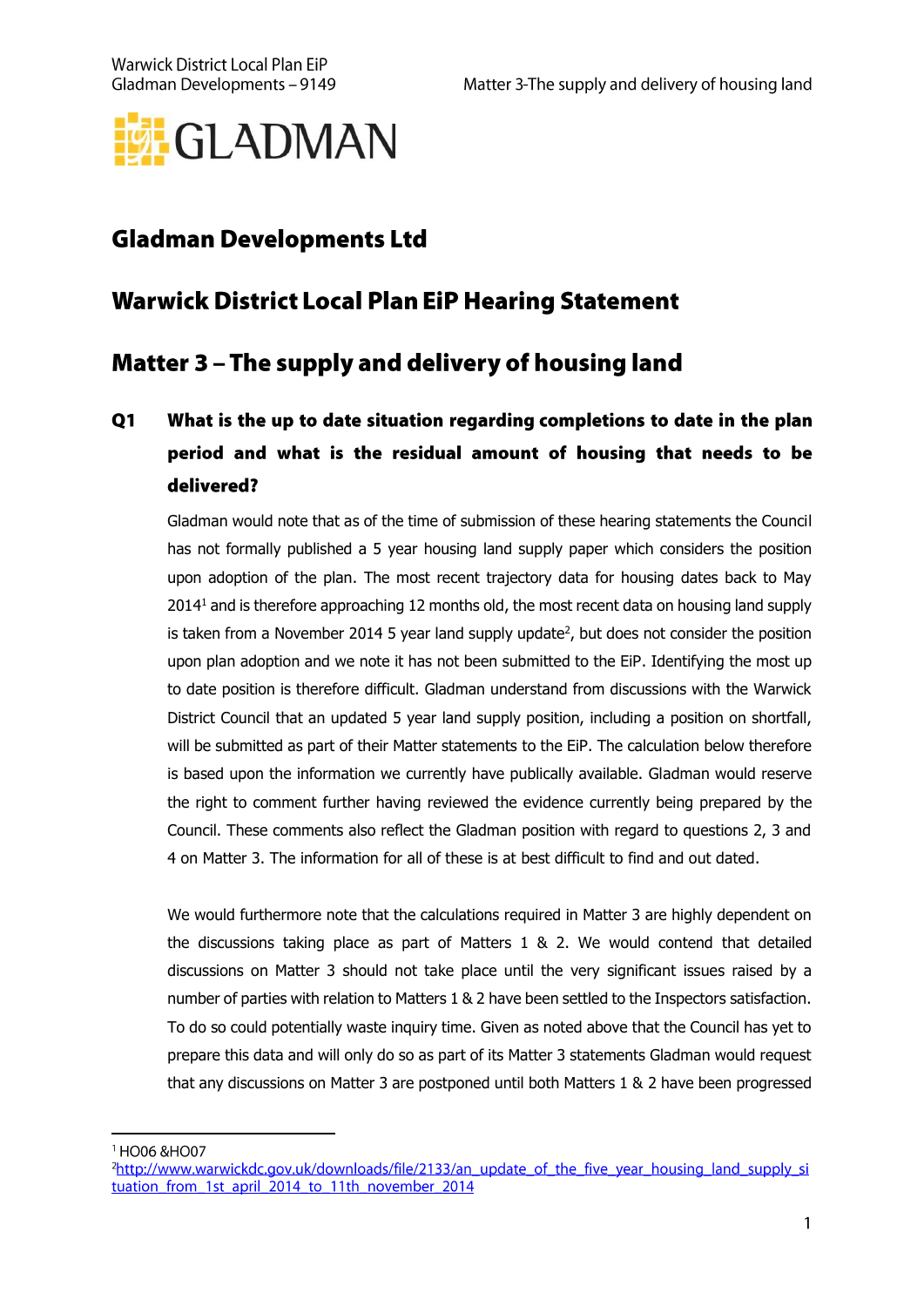sufficiently to allow meaningful discussion and that the Council has provided an up to date position on its current monitoring and land supply to allow for full discussion on the merits of its five year housing land supply upon plan adoption.

With the points above in mind in terms of actual completions Gladman would contend that for the period 2011/12-2013/14, covering the monitoring years to which we have complete monitoring data, a figure of 689 net completions would appear to be the accurate figure<sup>3</sup>. How this translates into a residual housing land requirement is dependent upon considerations in Matter 1. The Local Plan figure of 714 per annum would lead to a residual requirement for the plan period of 12,163. However Gladman would contend that the OAN prepared by Barton Willmore, submitted as part of their Matter 2 statement, and which considers a figure of 1,036 to be the robust housing requirement and is the figure which should be used in determining the housing target for the Local Plan. Using this the residual requirement for the plan would be 17,959.

 $Q<sub>2</sub>$ What is the potential total supply of new housing? What is the basis for this figure and is it justified? How much of this would be consistent with policies in the Local Plan? How much would be developable within the plan period? How does total potential supply compare with the planned level of provision?

See response in relation to question 1. Gladman reserve the right to make further representations upon receipt of the Councils up to date position on this issue.

The Housing Trajectory document (HO06 & HO07) contains a total of 12,964 units of potential supply. Even given the Councils constrained OAN figure this leaves little spare capacity. In light of the Barton Willmore derived OAN this level of supply is wholly inadequate to meet the needs of the housing market area over the plan period.

Q<sub>3</sub> What is the estimated total supply in the plan period from (a) existing planning permissions (b) other commitments e.g. sites subject to S106 (c) allocated sites (d) other sites specifically identified e.g. SHLAA (e) windfalls

This information is again contained within document HO7, this document is lacking in clarity and detail and such as stated in our response in relation to question 1 Gladman reserve the right to make further representations upon receipt of the Councils up to date position on this issue.

<sup>&</sup>lt;sup>3</sup> Warwick District Council Five Year Supply of Housing Land 2014-2019 November 2014 Table 1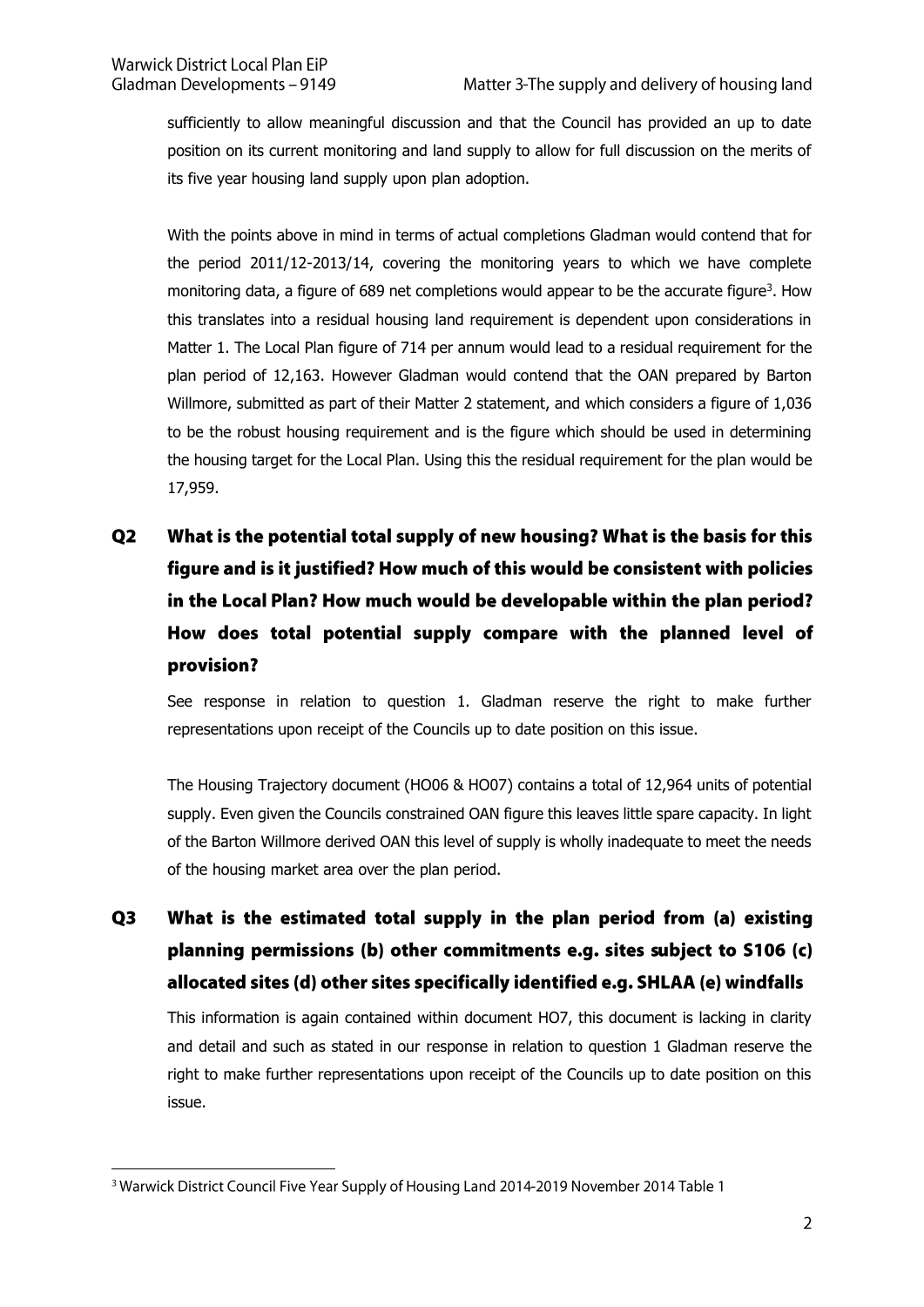### $Q<sub>4</sub>$ What are the assumptions about the scale and timing of supply and rates of delivery from these various sources? Are these realistic? Has there been any discounting of sites with planning permission for example?

See response in relation to question 1. The current submitted data is already significantly out of data (over 12 months) as such Gladman reserve the right to make further representations upon receipt of the Councils up to date position on this issue.

#### $\overline{\mathbf{Q}}$ Specifically, is the figure for windfalls realistic and justified?

The Council contend in their April 2014 report estimating a windfall allowance<sup>4</sup> that there is sufficient justification to allow for 2,575 completions from windfalls within the plan period, in the Publication Local Plan Policy DS7 this figure is listed as 2,485. We would seek clarification to this discrepancy. Using either figure Gladman do not believe that this allowance is realistic or justified for the following reasons. Firstly the averages considered in the table on page 4 of the document and referred to in table 4.2 are somewhat misleading. The Warwick District Local Plan (1996-2011) is the plan which will be replaced by the currently proposed plan, should it be found sound. By the period 2004-5 this plan was already 9 years old, given that we are told in the May 2014 SHLAA Main Report<sup>5</sup> that Warwick has a strong housing market the reason for the high windfall deliver rate from 2004/5-2008/9 can only be that the Council failed to have an up to date plan in place which allocated sufficient sites to meet the housing needs of the area and which was inherently based on a constrained housing figure. It cannot therefore follow that a sufficient justification for reliance on windfalls is a failure to adequately allocate sites and meet housing need in a previous plan.

What also must be true in relation to windfalls, given the take-up of windfalls quoted by the Council, is that they must be subject to diminishing returns. It cannot follow that large quantities of windfalls can be maintained over a near 20 year plan period. Whilst Gladman would acknowledge that windfall sites, which cannot be identified now will come forward, they will by their nature be towards the later parts of the plan period and in ever decreasing numbers. It is unreasonable to surmise that they will come forward in their hundreds over the entire plan period, for one this could lead to a significant negative impact on employment land, potentially in conflict with EC1 and EC3 of the Publication Local Plan. At some point the capacity of windfall sites must reduce as the supply of land for them to come forward on equally tapers off. The windfalls document at paragraph 4.8 states that "in the years 2003-2006 a number of large and medium employment sites were vacated and redeveloped for flats". There cannot be an infinite supply of such sites, which is acknowledged in para 5.6

<sup>&</sup>lt;sup>4</sup> HO05 Estimating a Windfall Allowance: Publication Stage April 2014 – Para 9.1

<sup>&</sup>lt;sup>5</sup> HO12 SHLAA Part 1 Main Report May 2014 - Para 3.4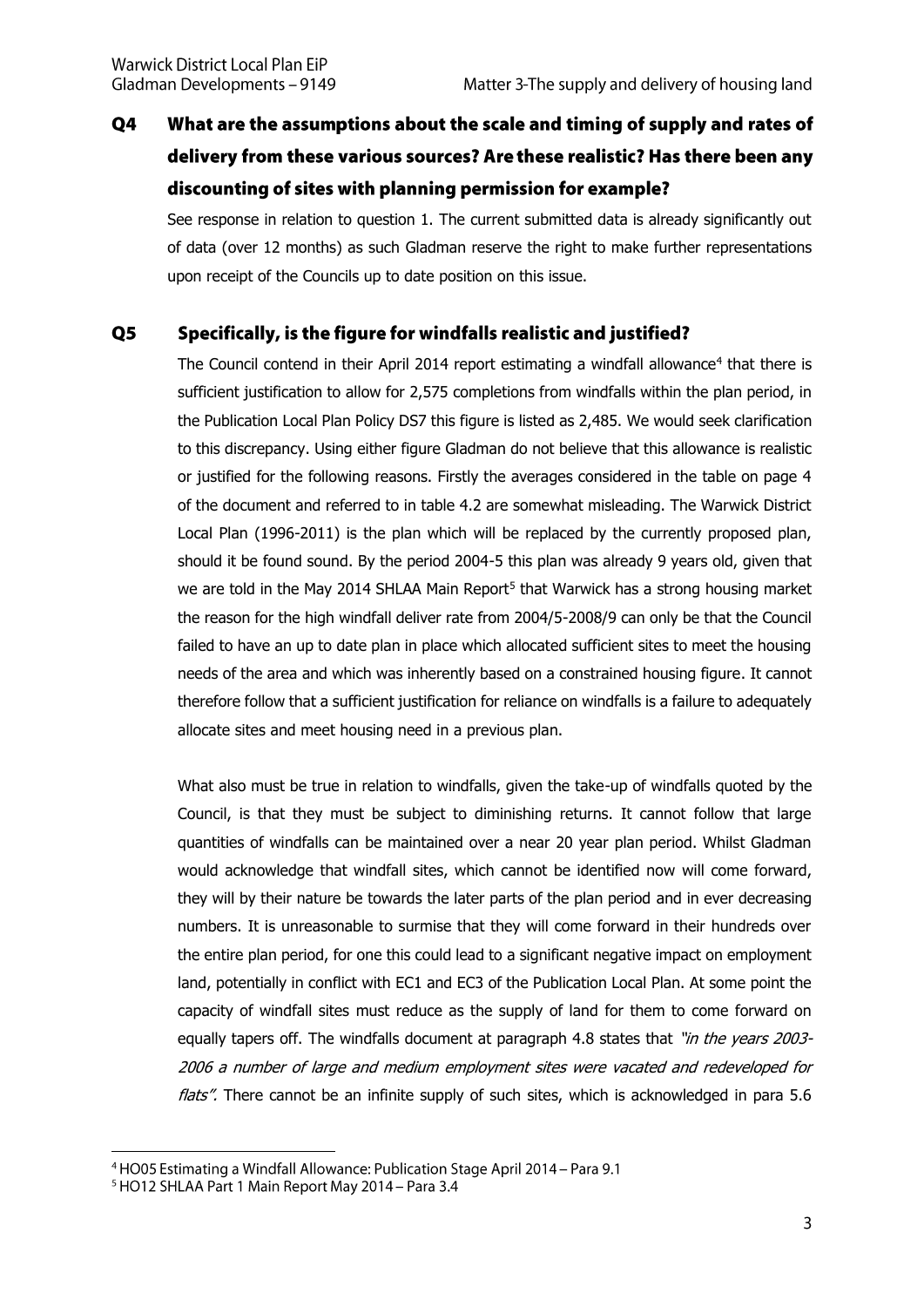"There has been a noticeable absence of new, large (single user) employment sites coming forward in the last years"

The Council therefore relies on former public sector sites, medium commercial sites and former public houses in order to defend the windfall position. However the SHLAA states that "a limited number of public sector sites were identified reflecting the fact that there are no major Government bodies with landholdings in the District". The two statements do not correlate, furthermore the current allocations contained within policy DS11 cover 5 sites within the public sector. The contribution of public sector land, by the Councils own acknowledgement in the SHLAA, must therefore be considered to be limited with regard to its availability for windfall development. The other uses reference by their nature will be small and likely in limited quantity and subject to the diminishing returns discussed above. Gladman do not therefore consider there is sufficient evidence to justify the windfall development in terms of sources of land to meet the figure proposed.

Furthermore the Council underpin their assumptions about the densities of windfall developments, as well as to some extent the quantum of them, on uses which are not considered as part of their OAN calculation and to which therefore caution must be used in basing a windfall rate upon. It is our understanding that the delivery of student accommodation is not considered in arriving at the OAN for Warwick, Gladman therefore do not believe it is sound to base, even partially, a windfall calculation upon the delivery of such uses which are often developed at high densities.

Whilst we therefore do believe that some justification for windfall developments can be made, we consider at present the figure is over exaggerated and will lead to an overly optimistic reliance on windfall development rather than a properly planned approach to the development of the District.

What are the potential sources of windfalls? Given that the Local Plan and Q<sub>6</sub> SHLAA have provided the opportunity to identify specific sites, are windfalls likely to come forward on the scale envisaged? What would be the implications if they didn't?

See above answer to Question 5.

 $Q7$ How has the flexibility been provided in terms of the supply of housing? Are there other potential sources of supply?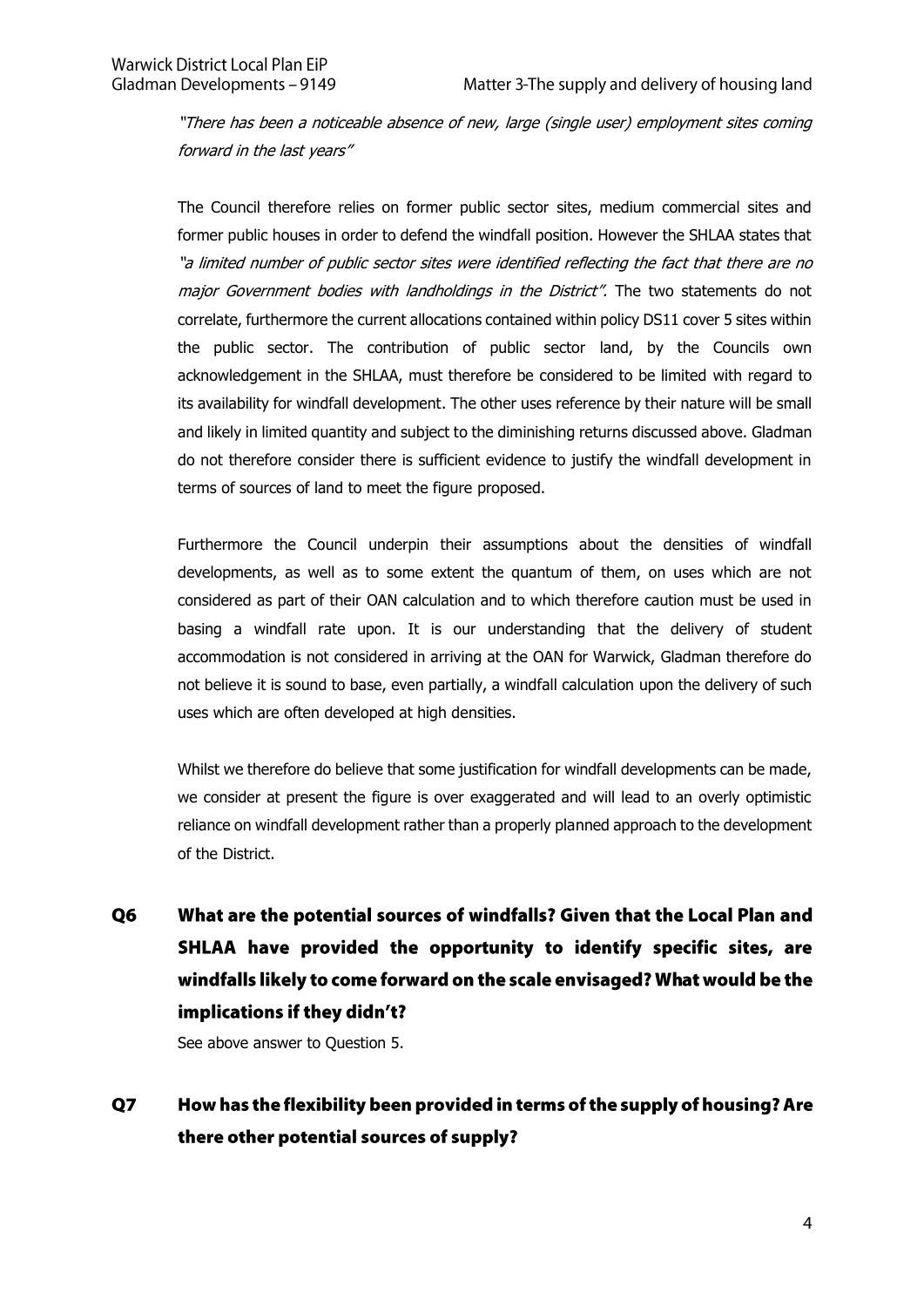Gladman believe that the plan is currently not providing the levels of flexibility to meet its needs and as such is ineffective. The plan is heavily reliant on windfalls, as discussed above, as well as on three large SUEs. These three sites will total some 3,395 dwellings and represent over 50% of proposed allocations. Whilst Gladman recognise and are supportive of the general principles surrounding SUEs a common problem at EiP is the vastly exaggerated development rate and build out rate which is associated with such sites in order to prop up a five year land supply position. The Councils trajectory document in this regard is at odds with the submitted SHLAA dated May 2014<sup>6</sup> and policy DS11 of the Publication Draft Local Plan. The site capacities across the documents are for one inconsistent, for example DS11 considers Land West of Europa Way to be able to accommodate 1,112 units. In the Housing Trajectory<sup>7</sup> this figure is 1,190. This adds further weight to the need for the Council to prepare a full and comprehensive delivery schedule and trajectory which details how the plan will provide for a five year housing land supply upon adoption.

Gladman believe that the reliance on SUEs and the currently provided supply of housing land will at best not give the Council the ability to demonstrate a five year housing land supply upon adoption and at worst will not allow the plan to meet its full OAN over its lifetime. This is especially true in relation to the fact that the plan is aiming to meet a highly constrained OAN of just 714 units per annum and not what Gladman consider to be the actual OAN figure of 1,036. In order to address these issues Gladman believe there is a pressing need to identify further sites now as part of the Local Plan in order to allow for a range of sites to meet the needs of the plan. The plan, as currently submitted, will not boost now the supply of deliverable housing land, nor does it contain enough sites to enable sufficient flexibility in the delivery of housing to give confidence that the determined OAN figure for the district can be realistically met over the plan period. Gladman would contend that the Council needs to identify a range of additional sites to meet needs. This can be done by considering a range of alternatives within the SHLAA and taking a proactive view towards development. Radford Semele for example could be a location for further growth than currently planned. It was previously allocated for additional growth than now proposed within the current version of the plan and is not washed over by Green Belt or other landscape designations. A comprehensive reassessment of SHLAA sites, development need and a further consideration of headroom in the supply is therefore required.

### Q8 Has there been a persistent under delivery of housing? In terms of a buffer for a five year supply of housing sites, should this be 5% or 20% in relation

 $6$ HO12

<sup>&</sup>lt;sup>7</sup> HO07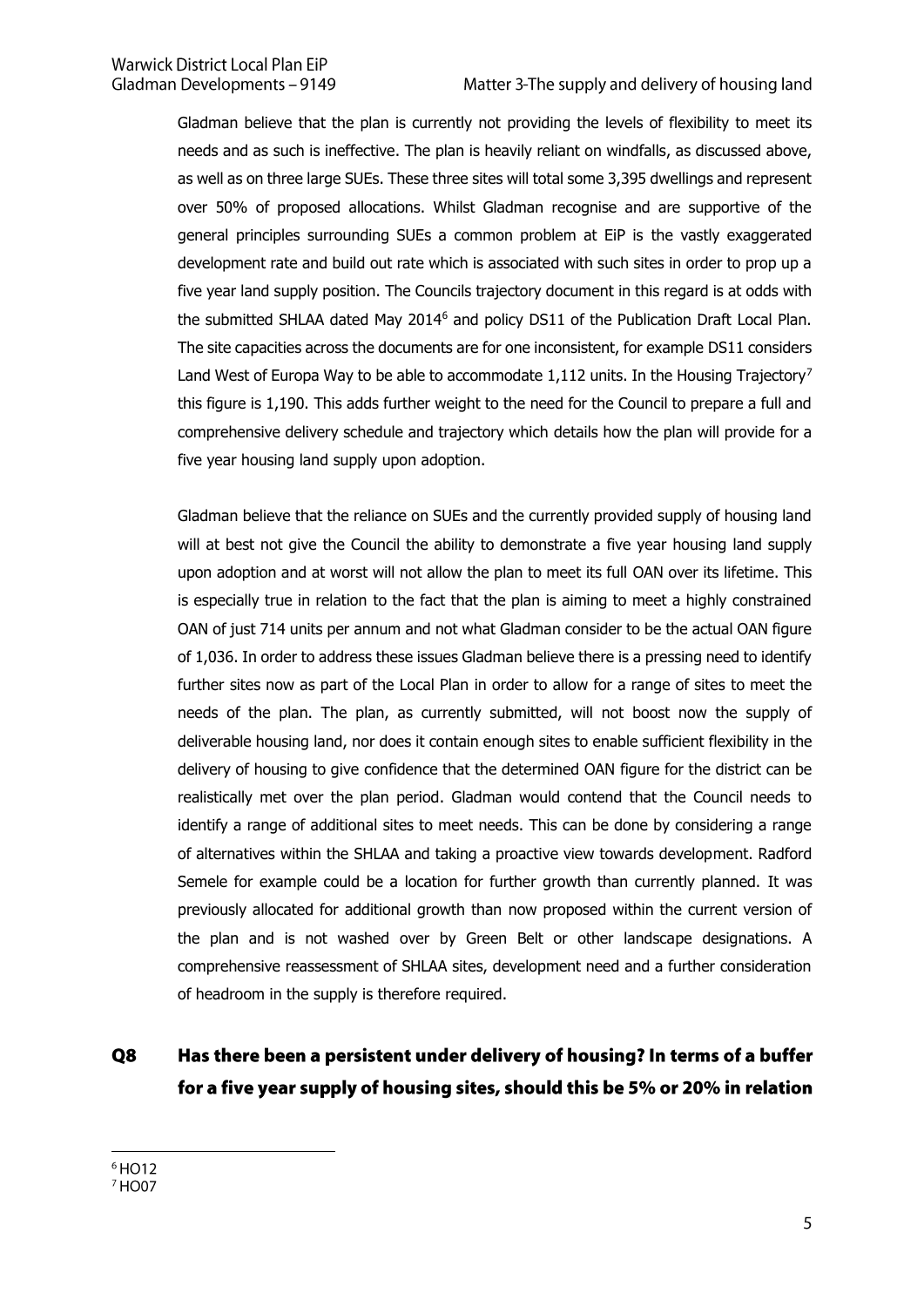# to para 47 of the NPPF? How should the level of completions since 2011 be taken into account? What would the requirement be for a five year supply including the buffer?

Gladman would maintain that there has been a persistent under delivery of housing and that a 20% buffer should be applied. The Councils Annual Monitoring Reports confirm that a shortfall in housing has been recorded in every year since at least  $2009/10^8$ . This is five complete monitoring years, which was deemed sufficient by the High Court<sup>9</sup> to support the requirement for a 20% buffer on the grounds of persistent under delivery. Furthermore the data confirms that undersupply has occurred in each of the years of the emerging plan period. What must be considered however is that the RSS figure used for the housing targets, before the base date of the plan now subject to EiP, were in themselves constrained. The RSS for the WM was predicated on Urban Renaissance and targeted the regeneration of the major west midlands conurbations, growth and development was therefore constrained in areas like Warwick. The RSS housing target for the authority was therefore artificially low. Indeed the RSS West Midlands Phase 2 Panel Report which passed through examination, but was not formally adopted, considered that the housing target from 2006-2026 should have been 550 units per annum for Warwick. Whilst this report is itself now dated it was subject to EiP and it is indicative to the constrained housing figure which was used during this period and would actually potentially identify further years and levels of undersupply.

The plan has therefore persistently under delivered and a 20% buffer is appropriate. Gladman also believe that the buffer should be applied to both the shortfall and the requirement as per the guidance on the PINS view of applying the buffer given at the Herefordshire EiP in February 2015. What the five year requirement would look like will be wholly dependent on discussions relating to Matter 2, Gladman therefore present calculations based on the Councils constrained 714 figure and the Barton Willmore figure of 1,036 which is considered to represent the OAN for the HMA.

|                       | Council Figure (714) | Barton Willmore Figure (1,036) |
|-----------------------|----------------------|--------------------------------|
| 5 Year Requirement    | 3,570                | 5,180                          |
| Shortfall to 2013/14* | 1,453                | 2,419                          |
| 20% Buffer            | 1,005                | 1,520                          |
| <b>Total</b>          | 6,208                | 9,119                          |

\*note shortfall figure may vary depending on additional completion data.

<sup>&</sup>lt;sup>8</sup> http://www.warwickdc.gov.uk/info/20409/local development framework/264/annual monitoring report *Cotswold DC v SSCLG* [2013] EWHC 3719 (Admin), Lewis J